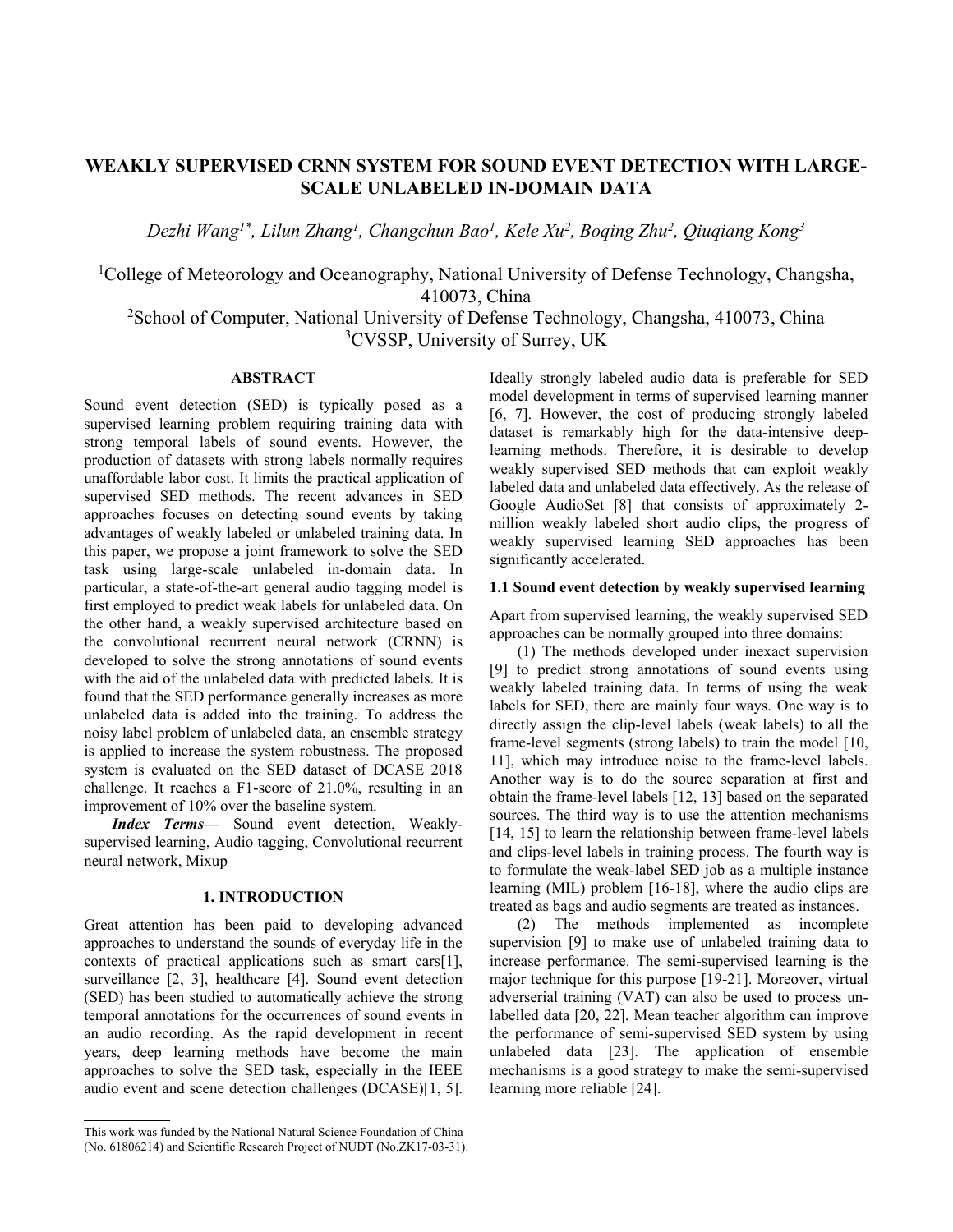(3) The methods used to deal with the noisy labels of training data in an inaccurate supervision [\[9\]](#page-4-8) manner. To address the noisy label problem in SED, a practical idea is to identify the mislabeled samples and make some corrections. The majority voting strategy and sample reweight strategy [\[25\]](#page-4-21) employed in the ensemble methods are widely used techniques. Some effort is also made to implement an iteratively fine-tuning framework by means of self-verifying the training observations [\[26\]](#page-4-22).

# **1.2 Our contributions**

In this paper, we aim to develop a scalable system based on a CRNN framework using the well-developed neural networks for weakly-supervised SED. The main contributions of our work can be summarized as: (1) In order to make use of unlabeled training data, we use our audio tagging system (NUDT system) ranked as the top in the DCASE 2018 challenge [\[27\]](#page-4-23) to contribute on predicting the weak labels for unlabeled data more effectively. (2) We explore to integrate well-developed CNN architectures such as ResNet [\[28\]](#page-4-24) and Xception [\[29\]](#page-4-25) into the CRNN framework for more effective feature extraction. The SED performance significantly benefits from fine-tuning these pre-trained CNN models. (3) To address influence of using unlabeled training data on SED results, we make a comparative study by respectively adding unlabeled data with different confidence levels into the training. (4) In order to tackle the noisy label problem caused by using unlabeled training data, we apply a model ensemble technique to increase the robustness of proposed system. Our code can be referred to https://github.com/Blank-Wang/DCASE2018-Task4.

# **2. METHODOLOGY**

### **2.1 Audio tagging for unlabeled in-domain training data**

In order to explore the possibility of making use of a large amount of unlabeled training data, we utilize our proposed system [\[27\]](#page-4-23) (called NUDT system) for the general audio tagging task in DCASE 2018 to predict the weak labels for unlabeled in-domain data (as shown in Figure 1). The system<sup>1</sup> applies fine-tuning on several popular pre-trained CNN architectures and utilizes the ensemble learning to enhance the performance. It is reported to have achieved the state-of-the-art performance in the DCASE 2018 audio tagging task. In the label prediction process, a 5-fold crossvalidation is employed on the weakly labeled training dataset to fine tune the system. Since SED is a multi-label learning task, 3 threshold values are applied on the system softmax outputs (range in [0, 1]) to keep up to 3 classes of sound events in the predicted weak label for each unlabeled audio clip. The 3 thresholds are corresponding to 3 types of weak labels, i.e. 1-type (an audio clip label only has 1 class of sound event), 2-type (a clip label has 2 classes of sound events) and 3-type (a clip label has 3 classes of sound

events). This setting is reasonable since there is few clip has more than 3 classes of sound events in the dataset [\[8\]](#page-4-7). After the unlabeled in-domain data are labeled by the audio tagging system, the distributions of weak labels under different thresholds can be illustrated as shown in Table 1. It is shown that the number of weakly labeled training data is actually significantly extended.

### **2.2 Weakly-supervised SED by a CRNN architecture**

As shown in Figure 1, after the weak labels are obtained for the unlabeled in-domain training data, these data can be added together with the original weakly labeled data for the training of SED system. In this paper, a CRNN-based SED system is developed to predict the strong annotations of sound events in the audio clips. The well-developed ResNet50 or Xception model (without the top layers) is directly integrated into the CRNN framework as the CNN component to more effectively extract features from the time-frequency representations of input data. The ResNet or Xception models can take advantages of pre-trained model weights on 'ImageNet' and only need to be fine-tuned on a relatively small training dataset.

It should be noted that the ResNet or Xception model has been slightly modified by reducing the stride parameters in the time axis for the pooling and convolutional layers. In this way, the time-step information is sufficiently kept for a SED required time resolution. Following the CNN component, a reshape layer and a 1-D convolutional layer are applied to change the shape of CNN features before input to the RNN blocks. A gated bi-directional GRU layer is used as the RNN component, where GRU outputs are connected to a gated unit using 'sigmoid' and 'tanh' as activation functions. This kind of grated unit is the same one applied in Google WaveNet, which is believed to be more appropriate for audio signal processing [\[30\]](#page-4-26). Following the gated GRU layer, an additional feed-forward neural network is used to introduce the attention mechanism [\[14\]](#page-4-13). Finally, the SED strong annotations are obtained from the dense layer with 'sigmoid' activation.

### **2.3 Data augmentation based on mixup**

A mixup technique [\[31\]](#page-4-27) for data augmentation is applied in training process, which is believed to have some benefits on the model generalization to reduce over-fitting. It should be noted that both the raw wave signals and their timefrequency representations can be used as the mixup samples. In our experiment, we apply the mixup with alpha value of 0.2 [\[31\]](#page-4-27) on the samples of time-frequency features.

### **2.4 Class balance**

The class imbalance problem can lead the model to pay more attention to the classes with more training samples and neglect to learn from the classes with less samples. This problem is relatively significant for DCASE 2018 dataset [\[5\]](#page-4-4). We utilize a way to do the class balancing by limiting

<sup>1</sup> The code in https://github.com/Cocoxili/DCASE2018Task2/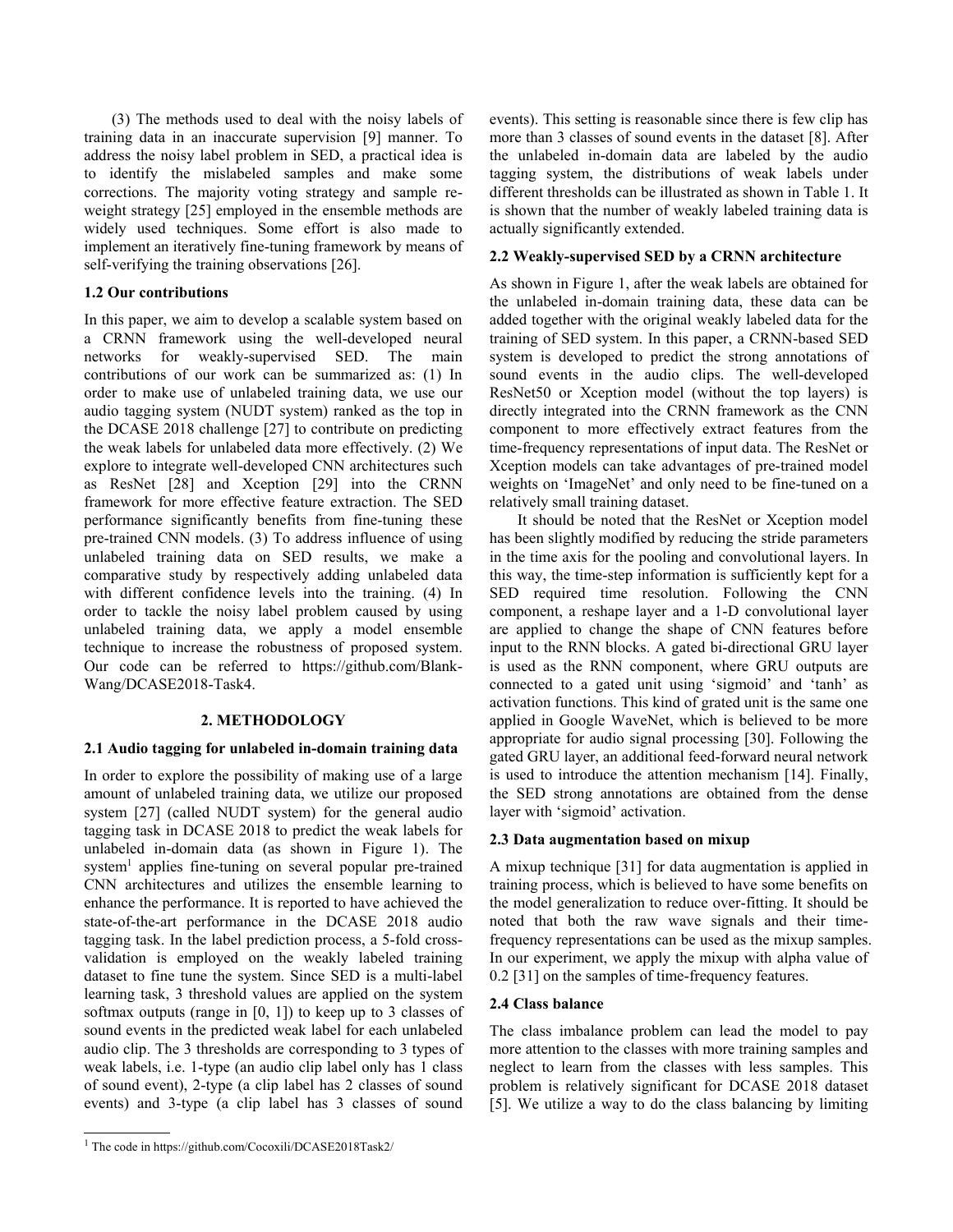

**Fig. 1.** The architecture of the overall system

that the frequency of samples from the major classes to be randomly selected in a batch is at most 6 times than that of samples from the minor classes [\[14\]](#page-4-13). We also try another way to solve the class imbalance problem by re-weighing the class weights in the cost function during training, which can be conveniently implemented in Keras.

### **2.5 Threshold adjustment**

A threshold is needed in order to decide the existence of a sound event in an audio clip. It is important to choose a specific threshold for each class in the given task for SED. We manually adjust the threshold for each class on the testing dataset to obtain the optimal values, which are used to achieve SED results on evaluation dataset.

#### **2.6 Model ensemble**

Model ensemble can reduce the effect from the noise of weak labels predicted by the audio tagging system, which is an important technique to improve the system robustness and accuracy. In this work, we utilize the weighted average strategy to ensemble the outputs of our SED systems with different configurations.

#### **3. EXPERIMENTS**

#### **3.1 Datasets and pre-processing**

The dataset used is from 2018 DCASE challenge on largescale weakly labeled sound event detection in domestic environments [\[8\]](#page-4-7), which contains a training dataset (including 1578 weakly labeled clips, 14412 unlabeled indomain clips and 39999 unlabeled out-of-domain clips), a testing dataset of 288 clips with strong labels and an evaluation dataset of 880 clips. We first down-sample all these audio clips from 44.1 kHz to 22.05 kHz and transform the wave forms into log-mel energies with 128 filter banks, a 2048 frame window and a frame shift of 684. Then the 1<sup>st</sup>

and 2nd -order delta features of the log-mel features are produced and all these 3 parts of features are stacked together as a 3-channel feature representation used as the input of system. It should be noted that the out-of-domain unlabeled data is not used in this work. We argue that the usage of out-of-domain data may introduce extra noise especially when its distribution is significantly different.

| Table 1. Distribution of weak labels in training datasets |  |  |  |  |  |  |  |
|-----------------------------------------------------------|--|--|--|--|--|--|--|
| under different threshold values                          |  |  |  |  |  |  |  |

| Dataset                         | Total | $1-$<br>type | $2 -$<br>type | $3 -$<br>type | 4-<br>type     | none |
|---------------------------------|-------|--------------|---------------|---------------|----------------|------|
| $(a)$ wt                        | 1546  | 965          | 508           | 73            | 0              | 0    |
| (b) $wt-0.99-$<br>$0.47 - 0.28$ | 8881  | 8219         | 579           | 83            | 0              | 0    |
| $(c)$ wt-0.95-<br>$0.45 - 0.26$ | 9259  | 8538         | 628           | 93            | $\theta$       | 0    |
| $(d)$ wt-0.9-<br>$0.43 - 0.23$  | 9549  | 8702         | 717           | 130           | 0              | 0    |
| $(e)$ wt-0.85-<br>$0.42 - 0.22$ | 9810  | 8892         | 766           | 152           | $\theta$       | 0    |
| (f) $wt-0.8$ -<br>$0.4 - 0.2$   | 11688 | 9804         | 1373          | 511           | 0              | 0    |
| test                            | 288   | 173          | 98            | 17            | $\Omega$       | 0    |
| evaluation                      | 880   | 420          | 362           | 50            | $\overline{c}$ | 46   |

e.g. wt-0.99-0.47-0.28' where 'wt' indicates the original weakly labeled training data, '0.99','0.47'and'0.28' respectively indicates the thresholds used to select the weak labels that only have 1-class, 2-class and 3-class sound events for unlabeled in-domain data.

#### **3.2 Experimental setup**

Different configurations of the proposed architecture are tested in this work. The audio tagging process is carried out based on a 5-fold cross-validation setup and the performance is validated on the test dataset in order to obtain the best model. In the SED process, both ResNet50 and Xception models with pre-trained weights on the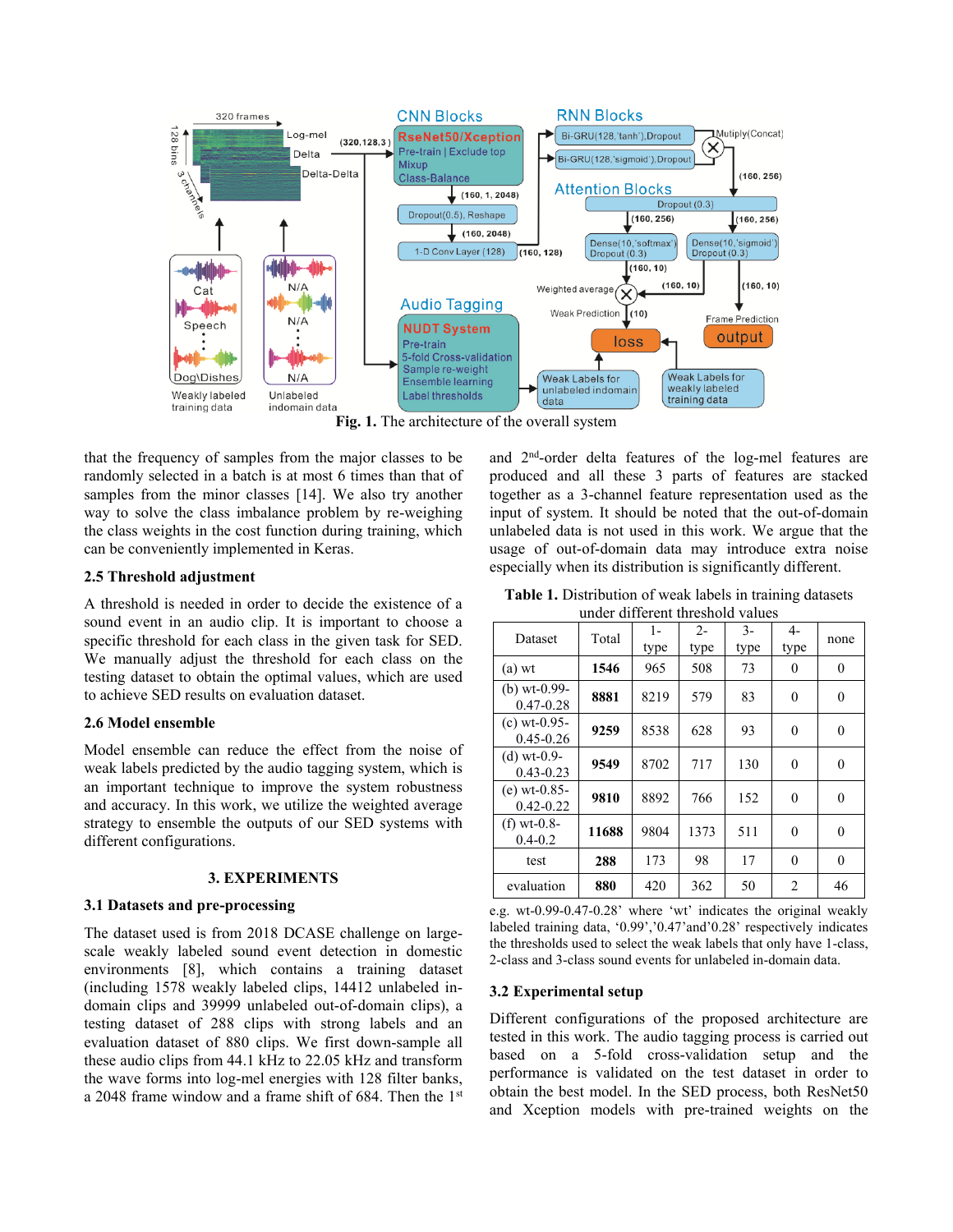

**Fig. 2.** SED F1 results on different training datasets  $(4 \sim f^2)$ . Notation 'r' and 'x' respectively indicate the ResNet50 based and Xception-based SED systems. 'n' indicates there is no pre-train applied while 'p' indicates using the pre-train

'ImageNet' are respectively used as the CNN component in the CRNN framework. The 'adam' algorithm is applied as the optimizer using a learning rate of 0.001 with the aid of an early-stopping technique using a patience of 7 and a maximum number of epochs that is 50. A batch size of 20 is used based on the hardware capacity. The model is trained on Keras accelerated by GTX 1080Ti GPU card. The SED performance is evaluated by means of class-wise F1 measure, which is calculated by the official sed\_val package [\[1\]](#page-4-0) with a 200ms collar on onsets and a 200ms/20% collar on offsets.

### **4. RESULTS**

The proposed SED system is respectively trained on a series of training datasets as shown in Table 1. As illustrated in Figure 2, the results of the SED system under different combinations of training dataset, CNN component and pretrain setting are demonstrated on both the test and evaluation datasets. It is shown that using the pre-trained CNN components can significantly increase system performance, where the pre-train curves have better SED results on both the test and evaluation datasets. It implies that the knowledge learned from a natural image dataset like 'ImageNet' can be somehow transferred to learn the audio time-frequency features. As more unlabeled in-domain data are added to the training dataset as shown in Table 1, the SED performance generally increases. However, the SED F1 curves also show some fluctuations at the same time, which is due to the noisy label effect of using unlabeled data since more unlabeled data is considered more label noise is

added to training where there should be a trade-off. Moreover, the Xception-based SED systems show slightly better performance than the ResNet-based systems. As shown in Table 2, the SED results of fusion systems that combine the best ResNet-based system and Xception-based system are demonstrated for each class. It is found that performance of the fusion system with 160 time-frames is slightly better than that of the system with 120 time-frames. Finally, the proposed system achieves a F1-value as 21.0% which is significantly better than the baseline system which obtains F1 as 10.8%.

**Table 2.** The class-wise F1-measures of fusion SED systems on the evaluation dataset (%)

|                    | 160 time-frames |          |        | 120 time-frames |          |        |
|--------------------|-----------------|----------|--------|-----------------|----------|--------|
| Class              | ResNet          | Xception | Fusion | ResNet          | Xception | Fusion |
| Alarm/bell         | 21.9            | 27.4     | 25.2   | 14.1            | 13.9     | 16.7   |
| Blender            | 32.4            | 21.3     | 29.1   | 28.7            | 31.3     | 33.2   |
| Cat                | 1.6             | 3.8      | 2.6    | 2.1             | 2.9      | 3.5    |
| Dishes             | 1.3             | 3.6      | 2.9    | 1.1             | 1.7      | 1.6    |
| Dog                | 3.8             | 6.2      | 7.4    | 3.6             | 4.3      | 4.7    |
| Electric<br>shaver | 28.6            | 31.1     | 35.4   | 37.8            | 38.1     | 42.5   |
| Frying             | 5.6             | 7.6      | 8.1    | 9.5             | 11.1     | 10.5   |
| Running<br>water   | 21.9            | 19.8     | 23.7   | 19.4            | 18.2     | 20.7   |
| Speech             | 28.4            | 35.7     | 33.7   | 24.4            | 27.3     | 30.5   |
| Vacuum<br>cleaner  | 37.2            | 38.3     | 42.3   | 43.0            | 41.4     | 42.9   |
| Average            | 18.3            | 19.5     | 21.0   | 18.4            | 19.0     | 20.7   |

#### **5. CONCLUSIONS**

In this work, we have investigated the use of a scalable CRNN-based system integrated with well-developed CNN architectures for SED in a weakly supervised manner. A state-of-the-art audio tagging system developed by us is utilized to make best use of large-scale unlabeled in-domain data. It is found that the SED performance can be significantly increased by using pre-trained CNN weights on 'ImageNet'. In addition, the results show that using more unlabeled in-domain data in training will generally improve the SED results further but requiring a trade-off when the confidence-level of the predicted weak labels is very low. The noisy label problem of unlabeled data with predicted labels can also be reduced by using the ensemble strategy. Based on the evaluation results, the proposed system finally achieves a F1-value as 21.0% which is significantly better than the baseline system.